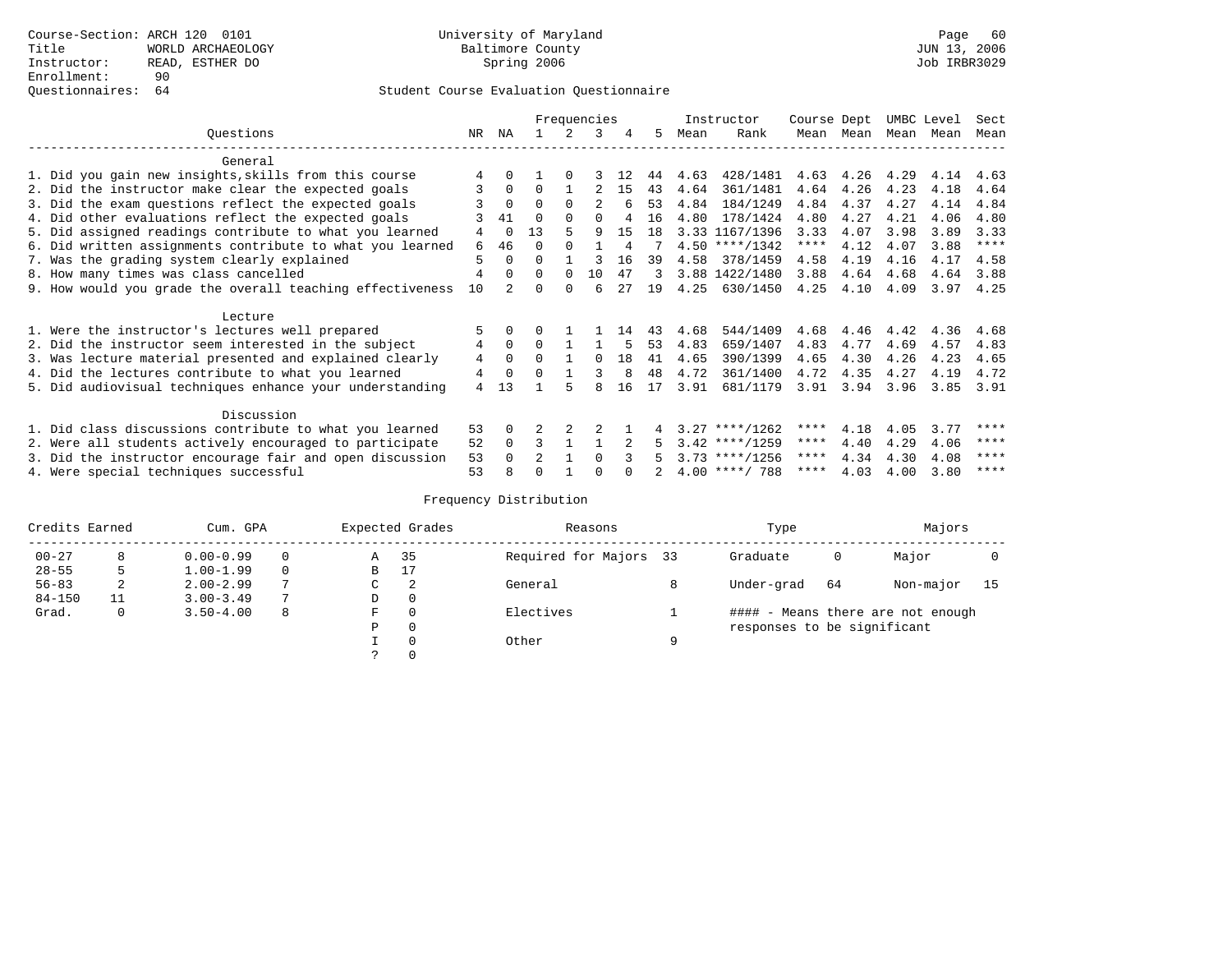### Student Course Evaluation Questionnaire

|                                                           |                |          |              | Frequencies    |                |     |      |      | Instructor     | Course Dept |           | UMBC Level |      | Sect |
|-----------------------------------------------------------|----------------|----------|--------------|----------------|----------------|-----|------|------|----------------|-------------|-----------|------------|------|------|
| Ouestions                                                 | NR.            | ΝA       |              | 2              | 3              | 4   | 5.   | Mean | Rank           |             | Mean Mean | Mean       | Mean | Mean |
| General                                                   |                |          |              |                |                |     |      |      |                |             |           |            |      |      |
| 1. Did you gain new insights, skills from this course     |                | $\Omega$ | 0            | $\Omega$       |                | 14  | 18   | 4.47 | 587/1481       | 4.47        | 4.26      | 4.29       | 4.40 | 4.47 |
| 2. Did the instructor make clear the expected goals       |                | $\Omega$ | $\Omega$     |                | 4              | 12  | 17   | 4.32 | 747/1481       | 4.32        | 4.26      | 4.23       | 4.29 | 4.32 |
| 3. Did the exam questions reflect the expected goals      |                | $\Omega$ | $\Omega$     | $\Omega$       | 4              |     | 25   | 4.62 | 393/1249       | 4.62        | 4.37      | 4.27       | 4.36 | 4.62 |
| 4. Did other evaluations reflect the expected goals       |                | $\Omega$ | U            |                |                | 10  | 19   | 4.32 | 658/1424       | 4.32        | 4.27      | 4.21       | 4.28 | 4.32 |
| 5. Did assigned readings contribute to what you learned   | 2              | $\Omega$ |              |                |                | 11  | 1.8  | 4.33 | 435/1396       | 4.33        | 4.07      | 3.98       | 3.94 | 4.33 |
| 6. Did written assignments contribute to what you learned |                | $\Omega$ | U            |                |                | 15  | 13   | 4.18 | 615/1342       | 4.18        | 4.12      | 4.07       | 4.05 | 4.18 |
| 7. Was the grading system clearly explained               |                | $\Omega$ | 0            | $\mathfrak{D}$ | 4              |     | 20   | 4.35 | 671/1459       | 4.35        | 4.19      | 4.16       | 4.17 | 4.35 |
| 8. How many times was class cancelled                     |                | $\Omega$ | $\Omega$     | $\Omega$       |                | 25  | 5    |      | 4.06 1334/1480 | 4.06        | 4.64      | 4.68       | 4.68 | 4.06 |
| 9. How would you grade the overall teaching effectiveness | 4              |          | <sup>n</sup> |                |                | 17  | б.   | 3.96 | 890/1450       | 3.96        | 4.10      | 4.09       | 4.15 | 3.96 |
| Lecture                                                   |                |          |              |                |                |     |      |      |                |             |           |            |      |      |
| 1. Were the instructor's lectures well prepared           |                |          |              |                |                |     | 24   | 4.68 | 544/1409       | 4.68        | 4.46      | 4.42       | 4.47 | 4.68 |
| 2. Did the instructor seem interested in the subject      |                | $\Omega$ | $\Omega$     | $\Omega$       | $\Omega$       |     | 33   | 4.97 | 150/1407       | 4.97        | 4.77      | 4.69       | 4.78 | 4.97 |
| 3. Was lecture material presented and explained clearly   | 1              | $\Omega$ | $\Omega$     | $\Omega$       | 4              |     | 2.2. | 4.53 | 545/1399       | 4.53        | 4.30      | 4.26       | 4.29 | 4.53 |
| 4. Did the lectures contribute to what you learned        |                | $\Omega$ |              |                |                |     | 25   | 4.53 | 571/1400       | 4.53        | 4.35      | 4.27       | 4.34 | 4.53 |
| 5. Did audiovisual techniques enhance your understanding  | $\overline{a}$ |          |              |                |                |     | 25   | 4.69 | 167/1179       | 4.69        | 3.94      | 3.96       | 4.05 | 4.69 |
| Discussion                                                |                |          |              |                |                |     |      |      |                |             |           |            |      |      |
| 1. Did class discussions contribute to what you learned   | 11             | $\Omega$ | O            | $\Omega$       |                | 1 N |      | 4.33 | 507/1262       | 4.33        | 4.18      | 4.05       | 4.11 | 4.33 |
| 2. Were all students actively encouraged to participate   | 11             | $\Omega$ | $\Omega$     | $\Omega$       | $\Omega$       |     | 21   | 4.88 | 238/1259       | 4.88        | 4.40      | 4.29       | 4.34 | 4.88 |
| 3. Did the instructor encourage fair and open discussion  | 11             |          | U            | $\Omega$       | $\Omega$       | q   | 15   | 4.63 | 496/1256       | 4.63        | 4.34      | 4.30       | 4.28 | 4.63 |
| 4. Were special techniques successful                     | 11             |          |              |                | $\mathfrak{D}$ |     |      | 4.10 | 372/ 788       | 4.10        | 4.03      | 4.00       | 3.98 | 4.10 |

# Frequency Distribution

| Credits Earned |   | Cum. GPA      |   |   | Expected Grades | Reasons                |    | Type                        | Majors |                                   |  |
|----------------|---|---------------|---|---|-----------------|------------------------|----|-----------------------------|--------|-----------------------------------|--|
| $00 - 27$      | 8 | $0.00 - 0.99$ |   | Α | - 11            | Required for Majors 14 |    | Graduate                    | 0      | Major                             |  |
| $28 - 55$      | 5 | $1.00 - 1.99$ |   | B | 12              |                        |    |                             |        |                                   |  |
| $56 - 83$      |   | $2.00 - 2.99$ |   | C |                 | General                |    | Under-grad                  | 35     | Non-major                         |  |
| $84 - 150$     | 4 | $3.00 - 3.49$ |   | D | <b>.</b>        |                        |    |                             |        |                                   |  |
| Grad.          | 0 | $3.50 - 4.00$ | 6 | F | 0               | Electives              |    |                             |        | #### - Means there are not enough |  |
|                |   |               |   | Ρ | 0               |                        |    | responses to be significant |        |                                   |  |
|                |   |               |   |   | $\Omega$        | Other                  | 10 |                             |        |                                   |  |
|                |   |               |   | C | 2               |                        |    |                             |        |                                   |  |